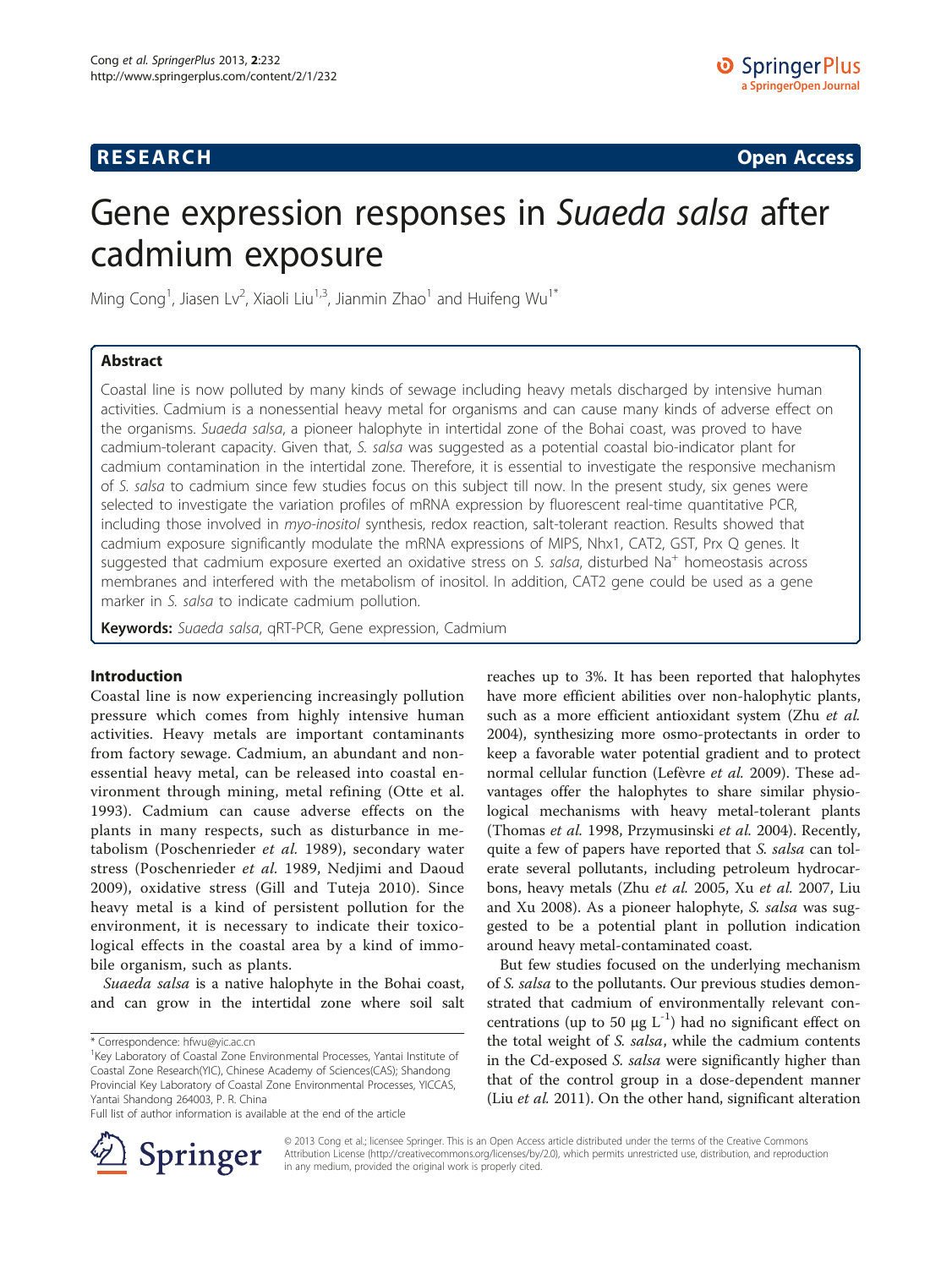in basic metabolisms, and antioxidant enzyme activities (including catalase and glutathione S-transferases) were also recorded in S. salsa (Liu et al. [2011](#page-6-0)). It can be postulated that the correlated gene expression profile of S. salsa was also changed significantly, because variation of gene expression preceded that of the metabolism (Bennett et al. [1993\)](#page-6-0). Therefore, investigation on the mRNA variation profiles of some related genes would provide an early and sensitive alarm on heavy metal contamination.

In this study, several stress-related genes were selected to be evaluated by fluorescent real-time quantitative PCR. Myo-inositol-1-phosphate synthase (MIPS) is the rate-limiting enzyme in biosynthesis of myo-inositol which is central in many biochemical and physiological processes including growth and development, oxidation, cellular protection (Majumder et al. [1997](#page-6-0), Murata et al. [2003](#page-6-0)). Na<sup>+</sup> /H<sup>+</sup> antiporter (Nhx) plays a crucial function in exchanging of  $Na<sup>+</sup>$  for  $H<sup>+</sup>$  across membranes, and is important for the plants in salt tolerance by maintaining homeostasis of cellular ion (Apse et al. [1999,](#page-6-0) Horie and Schroede [2004](#page-6-0), Xue et al. [2004\)](#page-7-0). Nhx gene was reported to have been cloned from S. salsa and then transferred into rice, which had a higher resistance to salt stress (Zhao et al. [2006](#page-7-0)). However, no available studies described the response of Nhx gene to cadmium stress yet.

Additionally, cadmium can stimulate production of reactive oxygen species (ROS) which brings damage to a lot of important molecules, such as proteins, lipid, DNA (Stohs and Bagchi [1994,](#page-7-0) Foyer et al. [1997](#page-6-0)). Several antioxidant enzymes including CAT and GST were reported to change significantly in response to cadmium exposure in S. salsa (Liu et al. [2011](#page-6-0)). Considering the results in our previous study, the expression levels of a series of antioxidant enzyme genes, including CAT, GST and Prx Q genes were also examined in the present study to investigate their involvement during the oxidative pressure from cadmium pollution.

## Materials and methods

## Plant culture and treatments

Seeds of S. salsa were collected from the Yellow River Delta in November, 2010 and stored at 4°C. The seeds were sterilized by immersion in 0.5%  $HgCl<sub>2</sub>$  for 10 min, and then washed twice in sterilized distilled water. One hundred of plump seeds were sown in sterilized sands in 4 flowerpots with a diameter of 20 cm ( $n = 25$ ). Plants in each pot were used as an independent group to receive different treatment. Of the four pots, one pot was used as control group and the other three were used for Cd-treated groups. All of them were irrigated with Hoagland's nutrient solution at room temperature first. After germination, seeds were cultivated in a plant incubator with  $28 \pm 4^{\circ}$ C, photoperiod 12 h light/12 h darkness,

relative humidity 70% and photo-synthetically active radiation of 600  $\mu$ mol m<sup>-2</sup> s<sup>-1</sup>. After cultivation for 4 weeks, plantlets of the Cd-exposed groups were irrigated with Hoagland's nutrient solution containing gradient concentrations (2, 10 and 50 μg  $L^{-1}$ ) of Cd, respectively, and the highest concentration were environmentally relevant to the real situation of Cd pollution in the seawater along the intertidal zone of the Bohai Sea (Zhang [2001](#page-7-0)). Accordingly, the Cd concentrations of 2, 10 and 50 μg/L were considered as low (L), moderate (M) and high (H) concentrations, respectively. Considering the biomass from different tissues, leaves of S. salsa were collected as samples to extract RNA. After exposure to Cd for 1, 2 and 3 weeks, five plantlets in each group were used to collect leaves, and leaves from one plantlet were used as one sample. All of the samples were flash-frozen in liquid nitrogen before storing at −80°C prior to RNA extraction.

## RNA extraction and gene quantification

Total RNA from leaves was isolated following the manufacturer's directions (Invitrogen), and the first-strand cDNA synthesis was carried out according to M-MLV RT Usage information (Promega) using oligo (dT)-adaptor  $(5'$ -CTCGAGATCGATGCGGCCGCT<sub>17</sub>-3') as primer and the DNase I-treated (Promega) total RNA as template.

Gene-specific primers for Nhx, CAT1, CAT2, GST, Prx Q, MIPS and the internal control  $β$ -actin were used to amplify amplicons specific for *S. salsa*. The sequences of primers and the length of amplicons were shown in Table [1](#page-2-0). The fluorescent real-time quantitative PCR amplifications were carried out in triplicate in a total volume of 20.0 μl containing 10.0 μl of  $2 \times$  SYBR Premix Ex Taq™ (TaKaRa), 0.4 μl of 50 × ROX Reference DYE ІІ, 4.8 μl DEPC-treated H<sub>2</sub>O, 0.4 μl of each primer, 4.0 μl of 1:20 diluted cDNA. The fluorescent real-time quantitative PCR program was as following: 50°C for 2 min and 95°C for 10 min, followed by 40 cycles of 94°C for 15 s, 58°C for 45 s, 72°C for 30 s. Dissociation curve analysis of amplification products was performed at the end of each PCR to confirm that only one PCR product was amplified and detected. The final PCR products were purified and sent to be sequenced, and then aligned with the sequence information deposited in NCBI to verify the right amplification.

## Statistical analysis

After the PCR program, data were analyzed with the ABI 7500 SDS software (Applied Biosystems). To maintain consistency, the baseline was set automatically by the software. The comparative CT method  $(2^{-\Delta\Delta CT}$  method) was used to analyze the expression levels of the genes (Livak and Schmittgen [2001\)](#page-6-0). One-way ANOVA followed by least significant difference (LSD) test was performed to analyze statistical significance by using SPSS (Version 16.0) among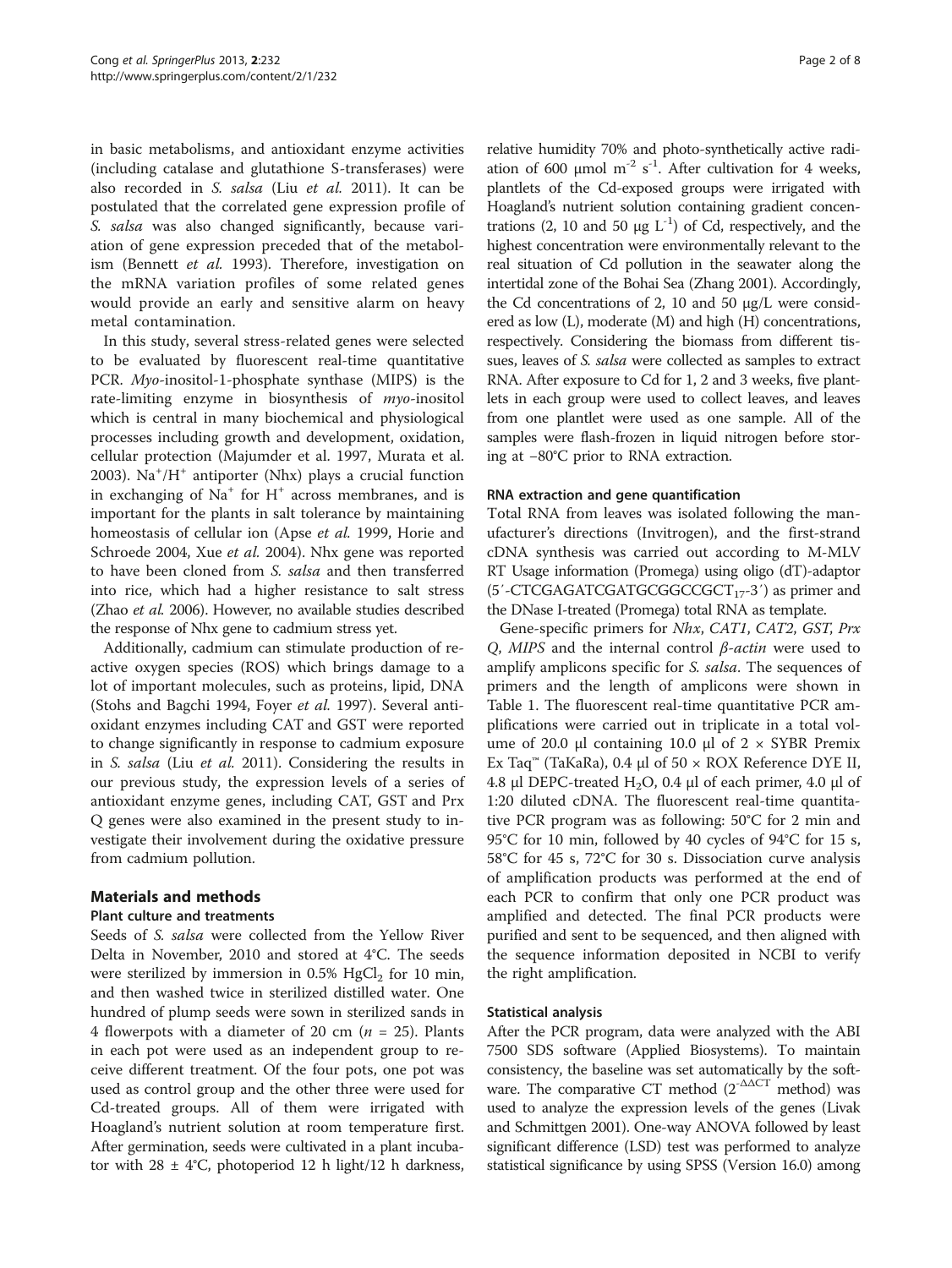<span id="page-2-0"></span>Table 1 Specific primers used in RT-PCR

| Gene             |         | Primers (5'-3')               | Length of amplicon (bp) |
|------------------|---------|-------------------------------|-------------------------|
| Actin (BE231408) | Forward | ATCCGCAAAGATTACATACCATA       | 254                     |
|                  | Reverse | <b>TTGTTCACCGAAAGTGCTTCT</b>  |                         |
| Prx Q (AY373447) | Forward | GCACAAGGCATTCAAACAGAAG        | 160                     |
|                  | Reverse | AACAAGTCGGACAACACCGT          |                         |
| GST (BE859255)   | Forward | <b>TCCGCAAAGATTACATACCATA</b> | 293                     |
|                  | Reverse | GTGGATCTCCAAGGGCGAGTA         |                         |
| MIPS (BE644574)  | Forward | <b>CTTCTTCGTTTTCCCCTCTT</b>   | 155                     |
|                  | Reverse | AGCCTTTGCGATTCTCGT            |                         |
| CAT1 (AF390210)  | Forward | ACTTCCCATCAAGATACGACCCT       | 256                     |
|                  | Reverse | GATTTGTCAGCCTGAGACCAGTA       |                         |
| CAT2 (AY046530)  | Forward | GGACTTTCGCCTATGCTGAT          | 265                     |
|                  | Reverse | <b>CCTGGCTCCTTGAAGTTATTC</b>  |                         |
| Nhx1 (AY261806)  | Forward | <b>TGTTGCTGTGAGTTCCATATT</b>  | 208                     |
|                  | Reverse | <b>TGTGTGCCCTGACCTTGA</b>     |                         |

the data from the control (C), low (L), moderate (M) and high (H) groups at each time point. All the data were expressed as mean  $\pm$  standard deviation (S.D.) (n = 5).

## Results

At the first sampling time, MIPS didn't exhibit significantly difference in S. salsa exposed by either low  $(L, 2 \mu g L^{-1})$ , moderate (M, 10 μg  $L^{-1}$ ) or high (H, 50 μg  $L^{-1}$ ) concentration of cadmium (Figure 1). After exposure for two weeks, significant up-regulations of MIPS expression were observed in S. salsa of M and H groups ( $P < 0.05$ ,  $P < 0.01$ ) compared with that of the control group. Although slight increment was observed in the plants of L group, there was no significant difference compared with the control

 $(P > 0.05)$ . Neither was that between the L and M groups  $(P > 0.05)$ . Three-weeks later, only the moderate concentration (10 μg  $L^{-1}$ ) of cadmium exerted remarkably significant increment (2.7-fold,  $P < 0.01$ ) on MIPS transcript expression compared with that of the control group. However, low and high concentrations of cadmium didn't affect MIPS transcription significantly ( $P > 0.05$ ).

The variation profile of Nhx1 mRNA expression was shown in Figure [2](#page-3-0). No consistent results were discovered with regard to cadmium levels or time duration. At the first sampling time (1 week), down-regulation of Nhx1 expression were detected in S. salsa of M and H groups, but only those in M group exhibited a significant decrease compared with that of the control group ( $P < 0.05$ ). As

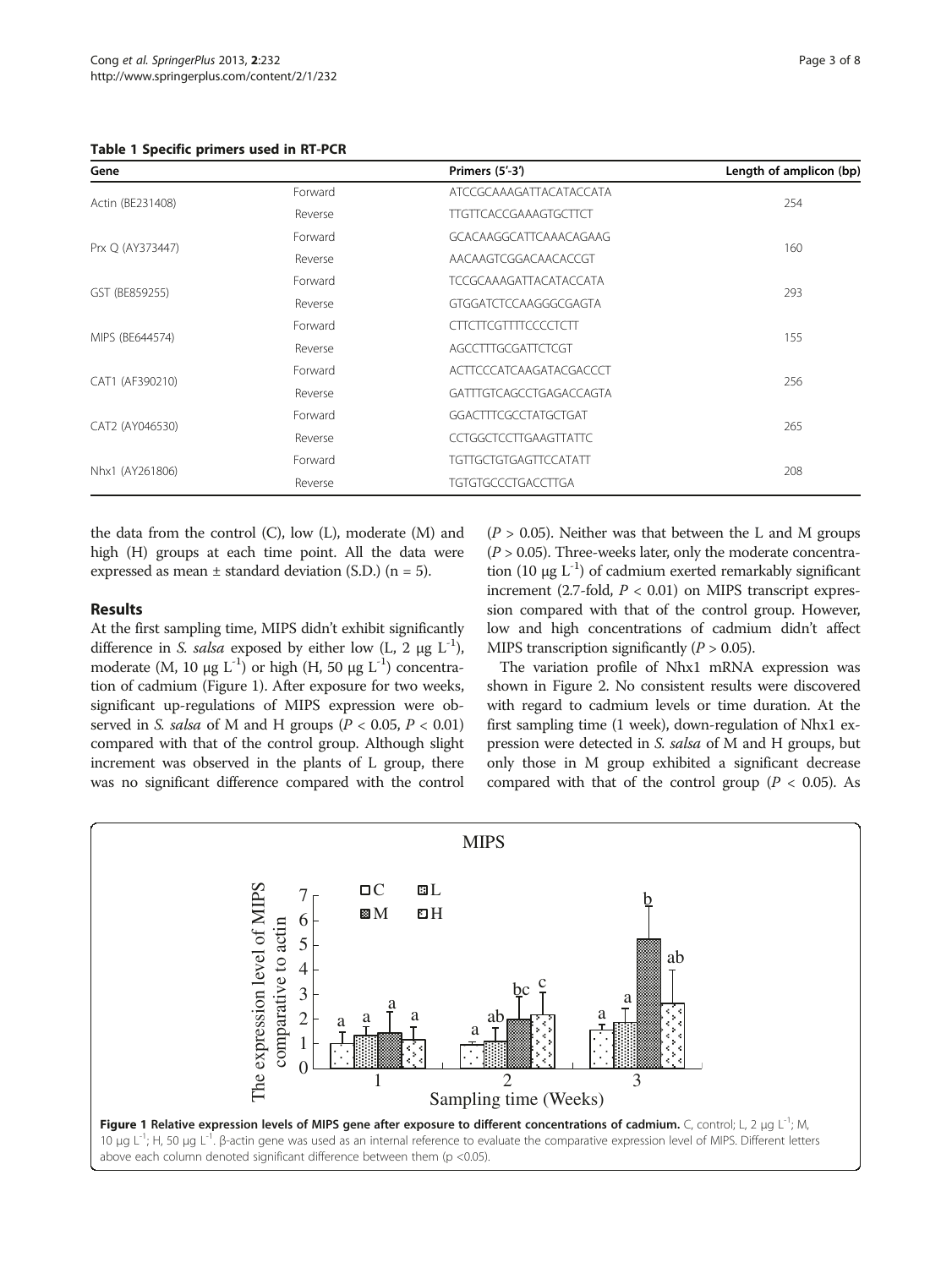<span id="page-3-0"></span>

time elapsed, increments of Nhx1 gene expression occurred in all of the cadmium-exposed groups at the second sampling time (2 weeks). But only S. salsa in H group expressed a significantly higher  $(P < 0.05)$  level compared with that of the control group. At the end of the third week, no significant difference of Nhx1 expression was detected in the three Cd-exposed groups.

The changing profiles of CAT (CAT1, CAT2) genes were different as shown in Figures 3 and [4](#page-4-0). Although there was variation in the expression profile of CAT1 gene, no significant difference was recorded over time or exposure levels. For CAT2 gene, significant increment of CAT2 expression was detected in S. salsa of H group in comparison with that of the control group after exposure for 3 weeks ( $P < 0.05$ ). And there was no significant difference in L and M groups compared with the control.

As for GST gene (Figure [5\)](#page-4-0), there was no significant difference in S. salsa exposed to different concentrations of cadmium compared with that of the control group after 1-week-exposure. But significant higher transcriptional levels of GST gene were detected in S. salsa of M and H groups ( $P < 0.05$ ) after cadmium exposure for 2 weeks. And no significant difference was detected in each cadmium-exposed group in comparison with that of the control group at the third sampling time-point.

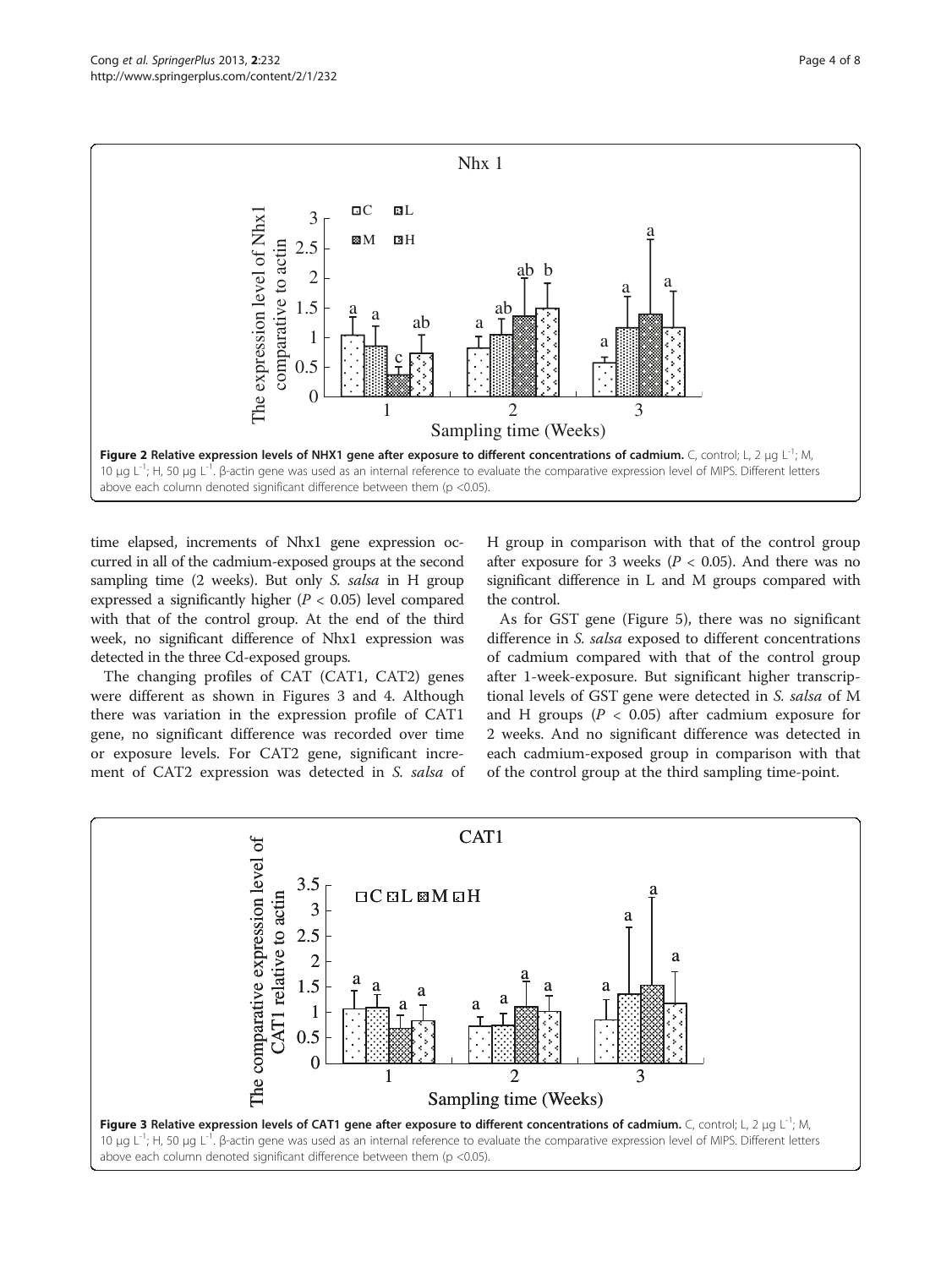<span id="page-4-0"></span>

Variation trend of Prx Q gene was shown in Figure [6](#page-5-0). No significant difference occurred in the expression level of Prx Q transcripts among the four groups at the first and third sampling-times. However, higher expression level of Prx Q gene was observed in S. salsa exposed to high (50 μg  $L^{-1}$ ) concentrations of cadmium at the second sampling time compared with that of the control  $(P < 0.01)$ and that of the L group ( $P < 0.05$ ).

## **Discussion**

Previous study suggested that S. salsa has cadmiumtolerant capability. In the present study, some important genes which might participate in detoxifying

response to cadmium exposure were analyzed in order to better understand the underlying mechanism and screen bio-indicators for environmental pollution in future.

Moderate (10 μg L<sup>-1</sup>) and high (50 μg L<sup>-1</sup>) concentrations of cadmium could effectively up-regulate MIPS transcripts at the second sampling time-point. And 10 μg  $L^{-1}$  of cadmium exhibited cumulative effects of time duration on enhancement of MIPS transcription. Interestingly, as time elapsed, 50  $\mu$ g L<sup>-1</sup> of cadmium had no more significant effect on gene transcription of MIPS at the third sampling time-point. It maybe imply an adaptive cadmium-tolerance mechanism emerging in S. salsa to avoid extra damage, since strong induction of

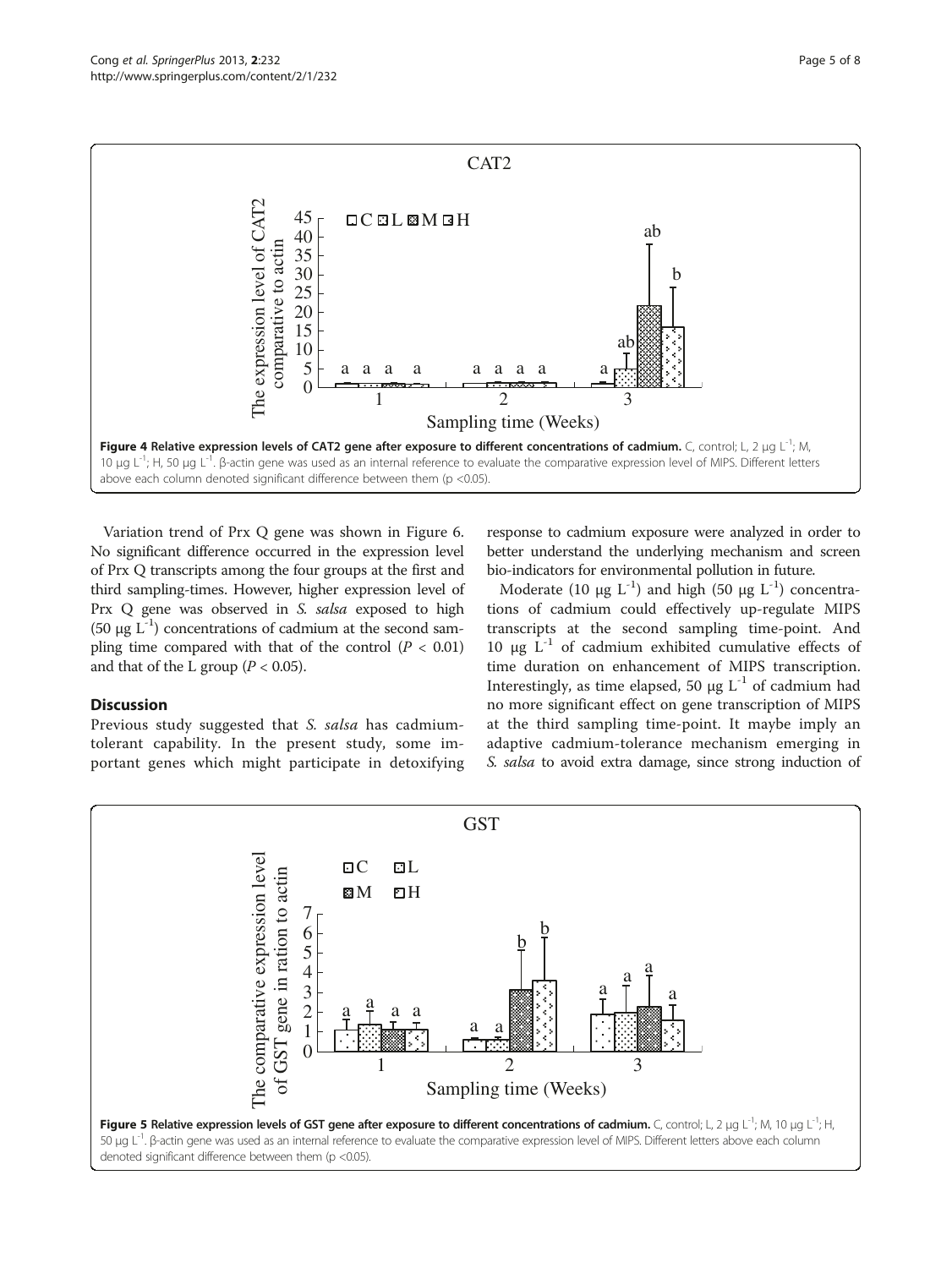<span id="page-5-0"></span>

some stress-irritable factors could trade off other important functions of organisms (Brulle et al. [2007\)](#page-6-0). Alternatively, other heavy metal chelators such as phytochelatin, metallothionein-like protein would be induced significantly by a higher concentration (50 μg  $L^{-1}$ ) of cadmium exposure (Tran and Popova [2013](#page-7-0)). It would be further investigated in the future study. Given that MIPS is a pivotal enzyme to catalyze myo-inositol which metabolic products (such as myo-inositol hexakisphosphate) impact uptake and translocation of heavy metals (Loewus and Murthy [2000\)](#page-6-0), the significant up-regulation of MIPS transcripts suggested that 10 μg L<sup>-1</sup> and 50 μg L<sup>-1</sup> of cadmium affected the metabolic pathway of *myo*-inositol and the detoxification function by its downstream products probably.

Na<sup>+</sup>/H<sup>+</sup> antiporter (Nhx1) is an important membrane protein responsible for pumping Na<sup>+</sup> into vacuole in order to reduce Na<sup>+</sup> toxicity and alleviate the adverse effect of salt stress (Zhang et al. [2008](#page-7-0)). Investigation of Nhx1 gene mRNA expression in the present study was helpful to find out whether cadmium exposure affected salt-tolerance ability of *S. salsa*. In our study, a decreased expression level of Nhx1 gene was detected in S. salsa exposed to medium concentration (10 μg  $L^{-1}$ ) of cadmium at the first sampling time. It implied that oneweek exposure of 10  $\mu$ g L<sup>-1</sup> of cadmium impaired the normal homeostasis of Na<sup>+</sup> around the membrane, and decreased the salt-tolerance ability of S. salsa. But as time elapsed, a normal balance was re-gained in the M group at the second sampling time-point. And significant enhancement of Nhx1 transcripts occurred in response to high concentration (50 μg  $L^{-1}$ ) of cadmium. Previous transgenic studies revealed that overexpression of Nhx gene could significantly enhance the plants' salttolerance ability (Qian and Zhang [2007](#page-7-0)). Therefore, the result suggested that two-week exposure to 50  $\mu$ g L<sup>-1</sup> of cadmium induced higher salt-tolerance ability in S. salsa. But this kind of effect disappeared at the third sampling time-point. It was probably another presentation of adaptive response of S. salsa to continuous cadmium exposure.

Taken the antioxidant enzymes altogether, CAT, GST and Prx Q are all essential enzymes in ROS metabolism. In plants, CAT plays important roles in the metabolism of peroxide by converting hydrogen peroxide into water and signal transduction in many defense reactions (Kendall et al. [1983,](#page-6-0) Polidoros et al. [2001\)](#page-7-0). Presently, two kinds of CAT genes were analyzed. CAT1 gene had no significant variation in expression level during three weeks at any dose of cadmium. However, exposure to high concentration (50 μg L<sup>-1</sup>) of cadmium enhanced the expression of CAT2 gene significantly. It implied that CAT2 gene was more responsive than CAT1 gene towards cadmium exposure. Accordingly, CAT2 gene might play dominating role in the increased CAT enzyme activity in S. salsa towards cadmium exposure.

As for another antioxidant enzyme gene, significant increments of GST expression were recorded in S. salsa exposed to both moderate and high concentrations of cadmium after two-week exposure. Since GST is responsible for the conjugation of GSH with other electrophilic substance from aromatic hydrocarbons, heavy metals and so on (Hossain et al. [2012](#page-6-0)), an increased GST activity toward cadmium exposure might imply that more GSHs were involved in the formation of Cd-binding complexes to alleviate the toxicological effects of cadmium. Similarly an increased GST activity was reported in soybean in response to cadmium exposure (Yang et al. [2012](#page-7-0)). In addition to GST and GSH, phytochelatins, heavy metal transporter proteins and other small organic acid all played important detoxifying functions to defend against free ion of heavy metals inside the cells (Tran and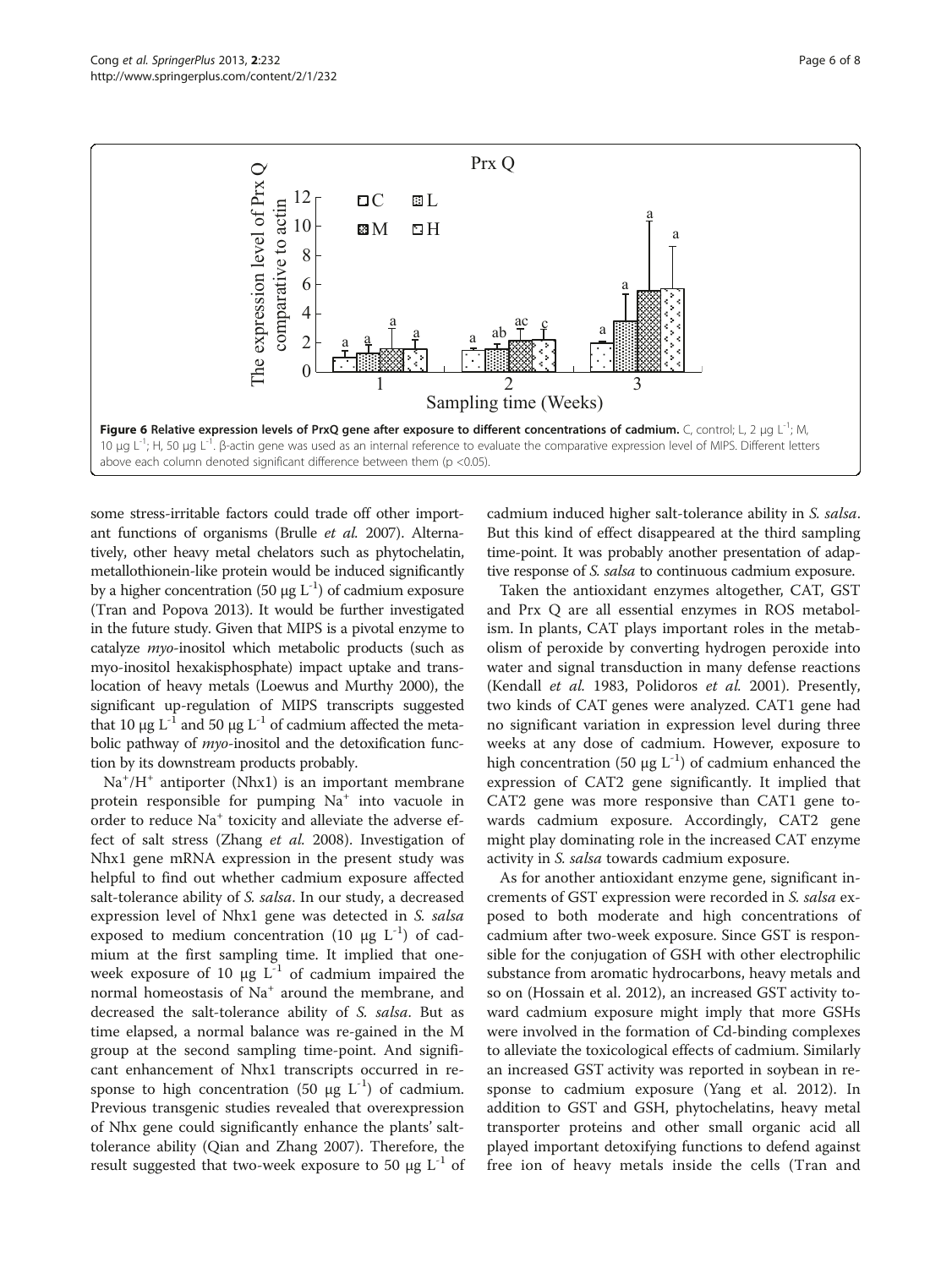<span id="page-6-0"></span>Popova [2013](#page-7-0)). They acted together to bind the heavy metals in location or transport them from root to shoot. Increased GST activity at 2-week-time and decreased at 3-week-time probably suggested that GST was mainly played detoxifying roles during the first 2-weeks. And other detoxifying factors would probably participate in the defense response to cadmium 3-weeks later.

The higher expression levels of CAT and GST genes toward cadmium exposure were in accordance with our previous results that the enzyme activities of CAT and GST were significantly higher in cadmium-stressed S. salsa (Liu et al. 2011). But there was not good correlation in up-regulations of enzyme activities (including CAT and GST) and the corresponding mRNA expression levels in view of time. It probably because certain isoenzyme genes of one enzyme family were investigated during qRT-PCR study, but all of the same enzyme-family members were measured in enzyme activity assay. Similar phenomena were found in other antioxidant enzymes (Wu et al. [2012](#page-7-0)).

Prx Q is an important cysteine-containing antioxidant enzyme and plays central roles in many biotic and abiotic defense reactions (Navrot et al. 2006). High (50 μg  $L^{-1}$ ) concentration of cadmium caused significant up-regulation in the expression level of Prx Q transcripts, followed by a reduction to the control level at the third sampling time-point. It was similar to the expression profile of GST gene. And an adaptive response might exist in the gene expression of GST and Prx Q to the continuous cadmium-exposure.

In conclusion, MIPS, Nhx1, CAT2, GST, Prx Q genes except for CAT1 were all involved in the defense reaction of S. salsa towards cadmium exposure. Some of them (Nhx1, GST and Prx Q) exhibited significant increments in transcript expressions at the second sampling time-points (two weeks). It suggested that Nhx1, GST and Prx Q genes might play defense functions during the first two weeks after cadmium exposure. 10 μg  $L^{-1}$  of cadmium exhibited cumulative effects of time duration on enhancement of MIPS transcription. Cadmium exposure could affect the synthesis of myo-inositol and probably its downstream products which played important detoxification function in cadmium uptake and translocation. Homeostasis of  $Na<sup>+</sup>$  was also influenced by cadmium exposure but exhibited dose–response over time. In addition, CAT2 gene was potentially suitable to indicate cadmium pollution as a biomarker.

#### Abbreviations

S. salsa: Suaeda salsa; Cd: Cadmium; CAT: Catalase; GST: Glutathione Stransferases; MIPS: Myo-inositol-1-phosphate synthase; Nhx: Na<sup>+</sup>/H<sup>+</sup> antiporter; ROS: Reactive oxygen species; Prx Q: Peroxiredoxin Q.

#### Competing interest

We declare that we have no conflict of interest.

#### Authors' contributions

MC, JL, XL carried out the molecular biology studies, participated in the RNA isolation, fluorescent real-time quantitative PCR and drafted the manuscript. All of the authors amended the final manuscript.

#### Acknowledgment

The authors would like to acknowledge the financial support of SDSFC (2012GGA06032), JSSFC (BK2012660) and The 100 Talents Program of the Chinese Academy of Sciences.

#### Author details

<sup>1</sup>Key Laboratory of Coastal Zone Environmental Processes, Yantai Institute of Coastal Zone Research(YIC), Chinese Academy of Sciences(CAS); Shandong Provincial Key Laboratory of Coastal Zone Environmental Processes, YICCAS, Yantai Shandong 264003, P. R. China. <sup>2</sup>Ocean School of Yantai University, Yantai 264005, P. R. China. <sup>3</sup>The Graduate School of Chinese Academy of Sciences, Beijing 100049, P. R. China.

#### Received: 29 November 2012 Accepted: 16 May 2013 Published: 20 May 2013

#### References

- Apse MP, Aharon GS, Snedden WA, Blumwald E (1999) Salt tolerance conferred by overexpression of a vacuolar Na<sup>+</sup>/H<sup>+</sup> antiport in Arabidopsis. Science 285:1256–1258
- Bennett PR, Slater D, Sullivan M, Elder MG, Moore GE (1993) Changes in amniotic arachidonic acid metabolism associated with increased cyclo-oxygenase gene expression. Br J Obstet Gynaecol 100:1037–1042
- Brulle F, Mitta G, Leroux R, Lemière S, Leprêtre A, Vandenbulcke F (2007) The strong induction of metallothionein gene following cadmium exposure transiently affects the expression of many genes in Eisenia fetida: a trade-off mechanism? Comp Biochem Physiol C: Pharmacol Toxicol 144:334–341
- Foyer CH, Lopez-Delgado H, Dat JF, Scott IM (1997) Hydrogen peroxide- and glutathione-associated mechanism of acclimatory stress tolerance and signalling. Physiol Plant 100:241–254
- Gill SS, Tuteja N (2010) Reactive oxygen species and antioxidant machinery in abiotic stress tolerance in crop plants. Plant Physiol Biochem 48:909–930
- Horie T, Schroede JI (2004) Sodium transporters in plants. Diverse genes and physiological functions. Plant Physiol 136:2457–2462
- Hossain MA, Piyatida P, da Silva JA, Fujita M (2012) Molecular mechanism of heavy metal toxicity and tolerance in plants: central role of glutathione in detoxification of reactive oxygen species and methylglyoxal and in heavy metal chelation. J Bot ID872875:37
- Kendall AC, Keys AJ, Turner JC, Lea PJ, Miflin BJ (1983) The isolation and characterization of a catalase-deficient mutant of barley (Hordeum vulgare L.). Planta 159:505–511
- Lefèvre I, Marchal G, Meerts P, Corrèal E, Lutts S (2009) Chloride salinity reduces cadmium accumulation by the Mediterranean halophyte species Atriplex halimus L. Environ Exp Bot 65:142–152
- Liu X, Xu C (2008) Remediation effect of Suaeda Salsa planting on the petroleum hydrocarbon polluted coastal zones. The 2nd International Conference on Bioinformatics and Biomedical Engineering 2008(iCBBE 2008):4158–4161
- Liu X, Yang C, Zhang L, Li L, Liu S, Yu J, You L, Di Z, Xia C, Zhao J, Wu H (2011) Metabolic profiling of cadmium-induced effects in one pioneer intertidal halophyte Suaeda salsa by NMR-based metabolomics. Ecotoxicology 20:1422–1431
- Livak KJ, Schmittgen TD (2001) Analysis of relative gene expression data using real-time quantitative PCR and the 2(−Delta Delta C(T))method. Methods 25:402–408
- Loewus FA, Murthy PPN (2000) myo-Inositol metabolism in plants. Plant Sci 150:1–19
- Majumder AL, Johnson MD, Henry SA (1997) 1L-myo-Inositol-1-phosphate synthase. BBA 1348:245–256
- Murata Y, Watanabe T, Sato M, Momose Y, Nakahara T, Oka S, Iwahashi H (2003) Dimethyl sulfoxide exposure facilitates phospholipid biosynthesis and cellular membrane proliferation in yeast cells. J Chem Ecol 35:33185–33193
- Navrot N, Collin V, Gualberto J, Gelhaye E, Hirasawa M, Rey P, Knaff DB, Issakidis E, Jacquot J, Rouhier N (2006) Plant glutathione peroxidases are functional peroxiredoxins distributed in several subcellular compartments and regulated during biotic and abiotic stresses. Plant Physiol 142:1364–1379